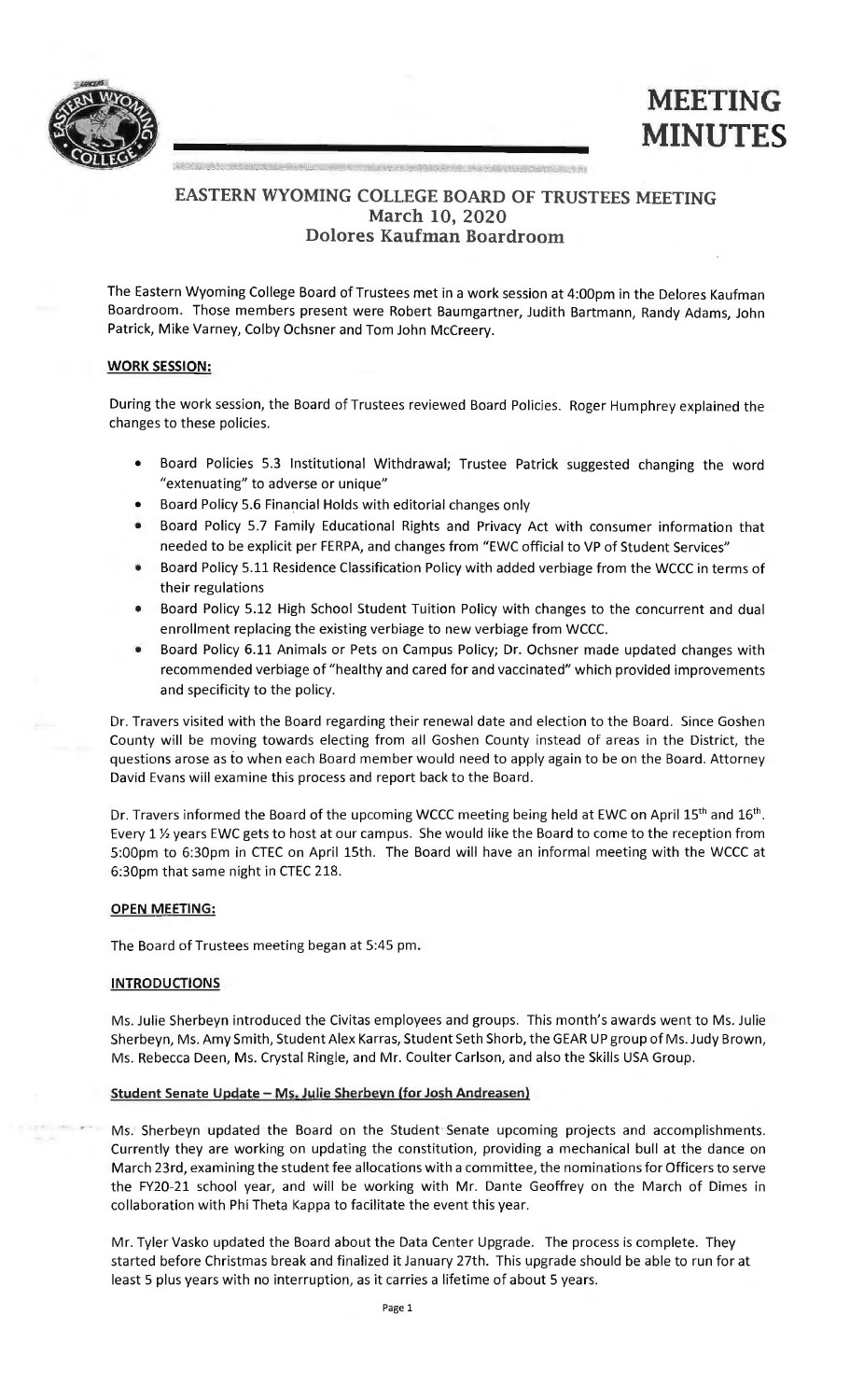Ms. Kaitlyn Steben and Dr. Heidi Edmunds presented the Outcomes Assessment Report. Kaitlyn took over the committee this year, and replaced Mr. John Cline.

No comments were provided at the Open Forum.

**ACTION:** Trustee Varney made a motion to approve the Agenda. Trustee Patrick seconded the motion. Motion passed unanimously.

### **PRESIDENT's UPDATE:**

Dr. Travers updated the Board of her activity for the month of February.

**ACTION:** Trustee Mccreery made a motion to accept the Consent Agenda with the minutes from the February 11, 2020, meeting and the Addendum, which approved the appointment of Non-Tenured faculty to Tenure for Ms. Jamie Michael, Dr. Sridhar Budhi, Dr. Colleen Mitchell, and Ms. Amanda Lashley. Trustee Adams seconded the motion. Motion passed unanimously.

### **ACTION ITEMS**

- **ACTION:** Trustee Bartmann made a motion to approve the Financial report. Trustee Mccreery seconded the motion. Motion passed unanimously.
- **ACTION:** Trustee Patrick made a motion to the updates and changes to the Fall 2020 and Spring 2021 Academic Calendar. Trustee Varney seconded the motion. Motion passed unanimously.
	- Dr. Heidi Edmunds explained the reasoning behind the revisions to the existing calendar.
- **ACTION:** Trustee Mccreery made a motion to approve the final reading to Board Policy 4.0 Faculty Rights and Responsibilities. Trustee Ochsner seconded the motion. Motion passed unanimously.
- **ACTION:** Trustee Patrick made a motion to approve the final reading to Board Policy 4.1 Education Design (changed to Academic Program Compliance). Trustee Bartmann seconded the motion. Motion passed unanimously.
- **ACTION:** Trustee Adams made a motion to approve the final reading to Board Policy 4.2 Instructional Support (changed to Academic Support). Trustee Mccreery seconded the motion. Motion passed unanimously.

#### **Updates were provided by:**

Mr. John Hansen, spoke for Tami Afdahl on the updates from the College Relations Department.

Dr. Margaret Farley, Vice President for Douglas Campus, updated the Board on the final concurrent numbers this spring with a total of 754 total headcount of high school students in service area. They gave 3 campus tours for Gunsmithing. Glen visited Thunder Beast Arms in Cheyenne. They would like to take a tour of the Douglas facility. The Nursing ACEN virtual accreditation went well. They followed-up with Suzey and informed her that they were going to recommend the nursing program for full accreditation at the July commission.

Ms. JoEllen Keigley, Staff Alliance President, informed the Board that they are planning a spring wellness activity. Staff alliance spotlight for the month was the WACCT nominees. In May, they will do a compilation of the year in review.

Dr. Colleen Mitchell, Faculty Senate President, informed the Board of their continuance of work with Roger Humphrey and Debbie Ochsner on Academic dishonesty. Currently, they are putting together a draft of the policy and will review it with Faculty Senate. They would like to make more of an appeals process. The academic policy is too short and needs to be redone and more specific. Colleen is working with College Relations to create a photo Board of all departments and rotate them every month. The Faculty Senate will be meeting with Dr. Travers about strategic plans next month.

Mr. John Hansen, Director for Institutional Development, updated the Board regarding the ATEC amount left to pay was at about \$83,000. All the invitations to the CTEC fundraiser event have been mailed. On